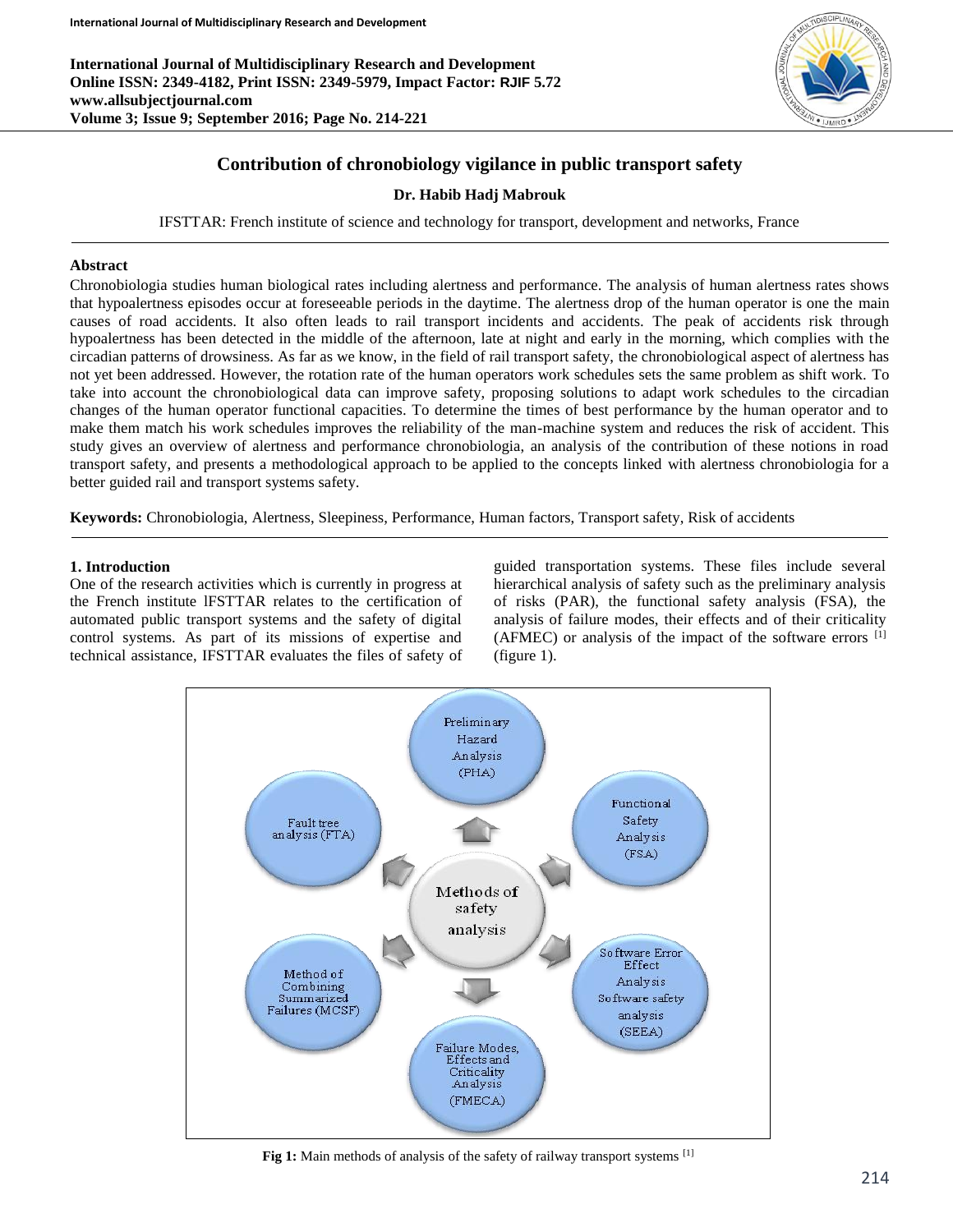These analyses are carried out by the manufacturers. It is advisable to examine these analyses with the greatest care, so much the quality of those conditions, in fine, the safety of the users of the transport systems. Independently of the manufacturer, the experts of IFSTTAR carry out complementary analyses of safety. They are brought to imagine new scenarios of potential accidents to perfect the exhaustiveness of the safety studies. In this process, one of the difficulties then consists in finding the abnormal scenarios being able to lead to a particular potential accident. Our study took place within this context and aimed to design a new methodology to improve Analysis of transport safety.

This article presented a bibliographical study on the concepts of chronobiology alertness and performance by highlighting the contributions and limitations of the recommended measures to detect and prevent the drowsiness of the human operator. He then proposes a methodological approach of application of chronobiology vigilance in the field of the safety of transport.

#### **2. Human error**

The human error  $[2-4]$  is the sign of an inadequacy, a lack of compatibility between the features, organizational functional of the situation of work, and the physical, mental, psychosocial characteristics of the human operator. The human error as a dysfunction of the system man-task, is an event not desired, whose recovery is possible on condition that to be detected, or whose fatal consequences must be minimized. The occurrence of the human error is thus defined by the total behavior of the system man-task. In the field of work, Rasmussen defines the human error as being the negative counterpart of the human activity, likely to lead to a failure of the operator. The error thus constitutes a revealing, an indicator or a symptom of the activity. It results in an action unsuited on the system which will not succeed in making the results in conformity with the goal. A human error is not reducible with the incapacity or the incompetence to carry out a task, but can come from the impossibility in which is an operator to carry out a task correctly. This impossibility comes from an incorrect definition of work.

Finally, the various definitions of the human error adopted are generally divided into three categories [5]: that which focuses on the manifestations of the errors (industrial approach), that which is based on their modes of production at the same time (approach psycho-dynamics of work). The human error is thus analyzed according to its negative aspect in terms of consequences on the man and/or the system, or according to its positive aspect by examining the mechanisms which explain the production of it. Whatever the definition chosen, the human error term (or erroneous action expresses), means dysfunction of the human operator (on the level of the mental

activities, psychomotor, sensory, or physical) who results in a variation or a deviation compared to an action or with a strategy supposed optimal and being used of reference or standard. The common point to the majority of the definitions of this concept contains the idea of variation compared to a standard.

The various models of human error worked out according to the field or the discipline, are generally divided into two main categories [6]. The first category is of a conceptual theoretical which analyzes the cognitive operating process of the man. The objective of this category is to explain the various mechanisms of production of the error (Rasmussen [7], Reason [8], Norman [9], Rouse [10] and Nicolet [11]). The second category is of a descriptive nature because it classifies the errors independently of the subject. It is based on the analysis of the task like on the consequences and the traces of the error in terms of behavior or erroneous action. Specific of work, it aims to predict and reduce the error in order to improve the reliability of the sociotecnical systems (Cellier  $[12]$ , Leplat  $[13]$ , Laprie  $[14]$  and Villemeur  $[15]$ ).

Finally, it seems essential to us to make the distinction between failures, lapse and fault like between type and from of error. The types of errors are conceptually related at the stages or the subjacent cognitive mechanisms. They are in close relationship with the supposed origin of the error located at the cognitive stage of planning (faults), storage (lapses) or execution (failures). In addition to the types of error, which are specific to the level of the control adopted for the activity, Reason  $[16]$  and Hoc  $[17]$  distinguish the forms from errors which are common to a great part of the errors. They are recurring forms of failures which appear whatever the type of activity cognitive or of error. They indeed meet in the faults, the lapses or the failure. Their omnipresence lets think that take their roots in universal cognitive processes, in particular in the mechanisms of recovery in memory. While referring to the three hierarchical levels of the cognitive operation of the man one distinguishes three types of error (figure 2):

- 1. Failures: they errors of know-how very related to the automatisms, which result from a defect in the execution of the actions, they are explained by the presence of a sensor motor automatism unsuited to the context of the activity.
- 2. Lapses: they are errors bases on the rules which result from a defect in the information storage. They represent activation or a choice of a diagram of action (mental procedure) inadequate, taking into account the situation and of the constraints of the tasks.
- 3. Faults: they are errors based on knowledge which results from a deficiency of the judgment and planning. They reflect an action plan or an inappropriate intention with the characteristics of the task and situation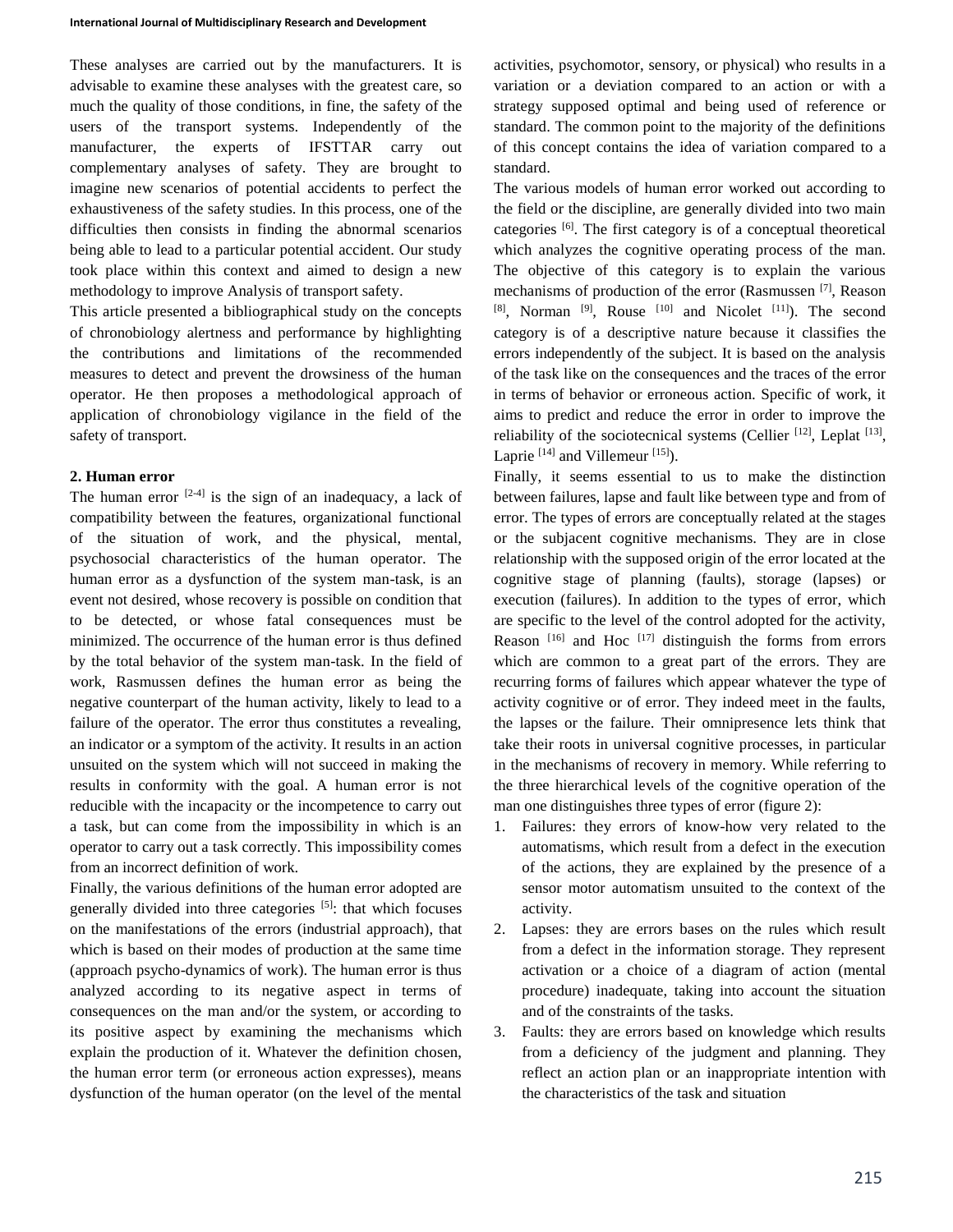

**Fig 2:** Distinction between Failures, Lapse and Faults [6]

Thus, the complexity and the originality of the new transportation systems confer a decisive role for human operator in the safety of circulations of the trains. Its success in the achievement of a task of control depends on several factors. It depends on its perceptive and cognitive capacities, of the validity of the various mental models which it forged of the system, its psychological state, his state of vigilance, its workload of the complexity of the situations of control or of its state of stress, for example in emergencies where the safety is threatened. Determining the best performance schedules of the human operator and consistency with his working hours increase the reliability of the man-machine system and thus reduce the risk of accidents [18] and [19].

## **3. Hypovigilance is a major contributor of accidents in public transport**

Subheadings Chronobiology is the study of biological rhythms of man. These different rates fall harmoniously in time making a genuine additional time structure of anatomical spatial structure of the organization. Maintaining the temporal coherence of the human body is a prerequisite to maintaining its biological balance, psychological and social. A biological rhythm can be likened to a sinusoid characterized by its period, amplitude and phase. Several families of rhythms can be identified by the length of the period: circadian rhythms (period of about 24 hours) infradian (period greater than 24 hours) and ultradian (less than 24 hours). The most studied are the circadian rhythms  $[20-24]$ .

The contribution of chronobiology lies not only in the identification of the temporal structure of man, but also in the study of its different rhythms of alertness and performance.

## **This is what we have documented [18, 19] :**

• The concept of mindfulness has two sides, corresponding

to a physiological arousal of the central nervous system and psychological defined by the attention. Attention is a concept associated with alertness reflecting a major psychological aptitude requiring alertness levels determined to contribute to the reliability of the human operator in the land vehicle driving tasks.

- There is a relationship between alertness and performance represented by a curve inverted U model. The performance level increases with the alertness until an optimum beyond which performance declines with increasing level of vigilance. The optimal level of vigilance for the best performance varies across subjects, as nycthémère and the type of task.
- The level of vigilance of an individual varies during the day making a rhythm with a maximum and a minimum lying at specified times. Schedules reduced alertness (13h to 16h and 1 to 6 hours) coincide with those of impaired performance.
- To circadian periodicity of about 24 hours, superimposed fluctuations in period of about 90 minutes vigilance and a strong propensity to sleep every 12 hours (at 15 am and 3 pm).
- Drowsiness, as measured by sleep latency, shows a marked circadian periodicity with maximum need for sleep in the middle of the night associated with a significant decrease in performance, which explains sleepiness among night workers and increased frequency of errors and industrial accidents in this period nycthémère.
- The sleep wake rhythm is characterized by two essential parameters, sleep duration and spontaneous normal hours (sleep and waking) without any external constraint. Individuals are distributed differently in these two parameters that are causing a real typology of sleep. Be distinguished as the usual duration of sleep, long sleepers,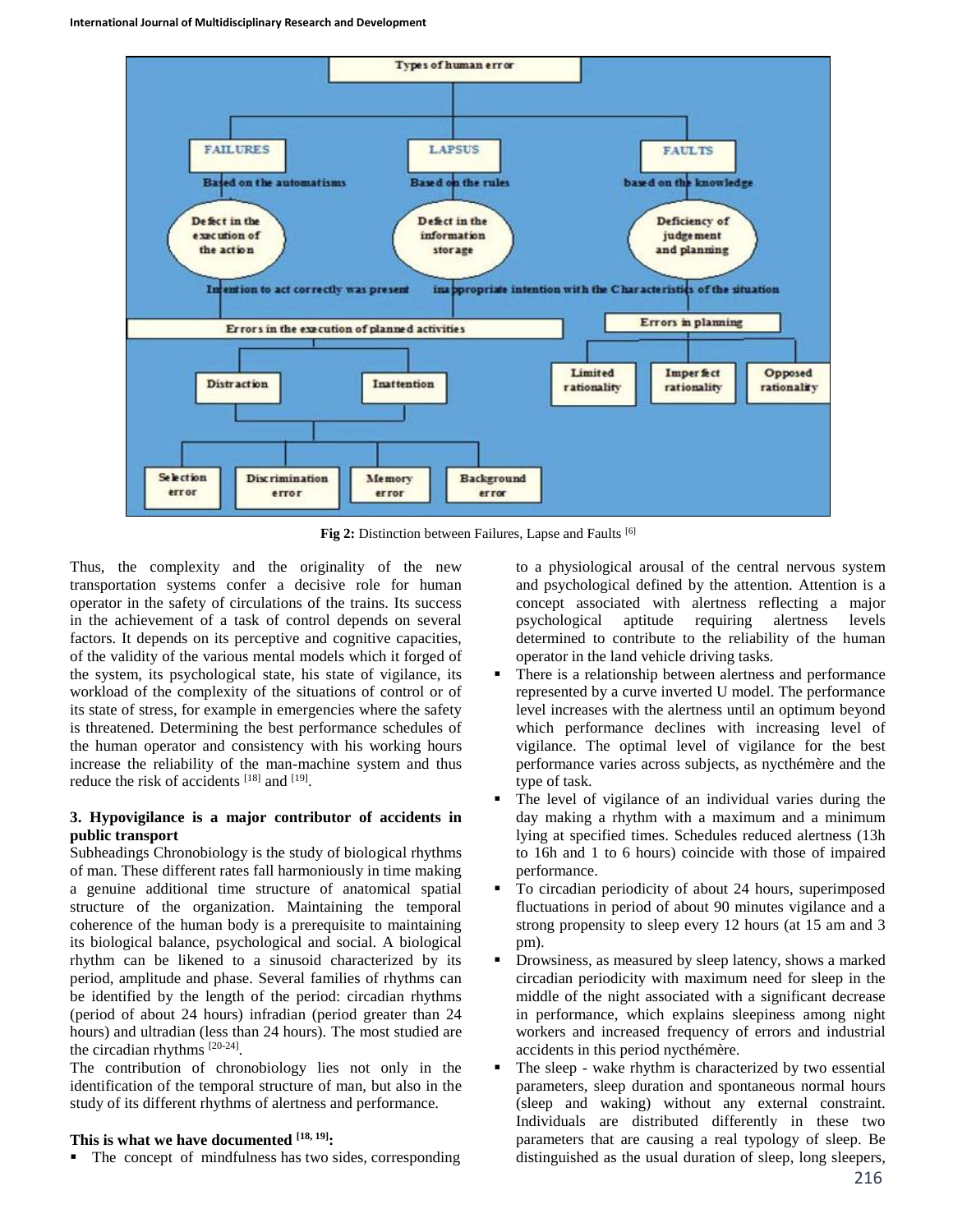small sleepers and sleeper's means. In practice, it also defines as spontaneous sleep schedules, subjects in the morning, evening and intermediate subjects of subjects. The Morningness or vespéralité is an individual characteristic that, time better shape different chronotypes are significantly shifted in the day. Subjects in the morning had an earlier peak; people in the evening feel they are in better shape afternoon. The morning is more attentive in the morning and the evening Vesper. The mornings are more efficient in terms of accuracy in performing the task and Vesper in terms of speed.

The study of different features consecutive road accidents decreased alertness at the wheel  $[25-30]$  has revealed the following findings  $[19]$ :

- Laboratory studies and vehicle have shown that drowsiness impairs driving performance. Indeed, it is accompanied by a slower reaction time, a slowdown in the information integration process and a decrease in short-term memory with reduced mental performance. The maximum psycho physiological deterioration is between 3am and 5am, the minimum period of vigilance.
- Drowsiness is the leading cause of fatal accidents, 34% in France, 19% in Australia and 13% in Canada. In the US, it represents 1-3% of all vehicle accidents and is the cause of 56,000 annual accidents whose 1550 death. During the period from 1988 to 1992, 29% of fatal accidents in France and 13% of cases in the US are attributed to drivers nodding off.
- The assessment conducted over 15 years (1979-1994) by ASSECAR (Security Association on Highways) and ASFA (Association of French Motorway Companies) revealed that fatigue, inattention, the asleep at the wheel, and reduced vigilance that results is the leading cause of fatalities on connecting highways (28%). Despite the improvement of infrastructure, this percentage remains constant for 10 years.
- Trucking is involved in 5% of all road accidents and 20% of fatal accidents. The lack of attention would cause 20% of accidents involving heavy goods vehicles and in 50% of cases, the driver is at fault. Fatigue is the underlying cause of 41% of truck accidents in the USA. The rate of accidents attributed to truck driver's inattention is estimated according to studies 31%; 41%; 54%.
- The occurrence of accidents schedules vary according to the authors, but are on average in the intervals of 1h-6h morning and 13h-16h in the afternoon. These peaks can be explained by fluctuations and impaired driving performance during these specific times of the day. These schedules compatible with the circadian pattern of sleepiness, emphasize the close correlation between the pace of vigilance while accidents by drowsy driving, apart from other factors.
- The consecutive accidents to sleepiness at the wheel have characteristics varying with age. Young drivers aged under 45 have more accidents at night on isolated following a corner car. Older drivers are involved in accidents especially in the afternoon on the same direction and as a result not commensurate stop or movement.
- Young male drivers, shift workers and patients with untreated sleep disorders are a high-risk population. Young drivers aged 16 to 29 years are 4 times more likely than those aged over 30 years. They are responsible for 2/3 of

accidents as drowsy driving. They are responsible for 35% of road accidents between 1989-1992. Shift work, night or extra is the source of almost half of the accidents attributed to drowsy driving. 95% of night nurses (12 hours of work) and 25% of internal (24 hours or more of work) are victims of accidents or near - accidents during their return home.

- The main causes of road accidents by drowsy driving are: sleep disorders, alcohol intake and taking psychotropic drugs. Sleep disorders affect its duration, its quality and its position in the nycthémère (synchronization); they include sleep debt, sleep fragmentation, spooling and sleep disorders.
- Sleep disorders such as sleep apnea syndrome and narcolepsy are associated with a risk of falling asleep at the wheel and accidents 5 times higher than in the general population. They are involved in 28% of accidents on public roads and affects 20% of the general population in France.
- Alcohol is involved in 30% of fatal accidents in France involving the responsibility of the driver, and 45% with a single vehicle. It interacts with the circadian rhythm and sleep restriction or to aggravate sleepiness at night and in the afternoon, increasing deterioration in driving performance and increase the risk of accidents.
- Taking psychiatric drugs is the cause of 10% of victims of road accidents in Europe: 5,000 deaths and 150,000 injuries each year.

These findings have led many authors to develop detection methods hypovigilances driver to prevent, to ensure optimal vigilance at the wheel and thus improve road safety. To do so, various studies have been directed towards improving the state of the driver and to the equipment of the vehicle by aid in maintaining vigilance systems. The principle of these methods is to establish a correlation between physiological signals indicating a drowsiness (electroencephalogram, electrooculogram), behavioral data driver (eye closing time, tilt the head back, posture, etc.) and kinematic indicators (speed and trajectory of the vehicle, the steering wheel angles...).

Embedded systems in the vehicle are devices that detect continuously and noninvasively loss of driver attention and trigger a visual or audible alarm that can maintain or even increase the level of alertness of the driver. Other device classes are intended not only to detect drowsiness and automatically warn the driver when driving "abnormal" but to cause, if any, the automatic stop of the vehicle. Besides the instrumental means of detection and prevention hypovigilances the drivers, there are behavioral interventions to the ouster of sleepiness risk factors. They include minimizing the effects of sleep debt by short naps of 20 to 40 minutes, to develop and adapt the schedules of work to change the circadian rhythm, improve lifestyle (especially avoid alcohol and driving after midnight) and to use, if necessary, stimulating substances like coffee or drugs. But prevention of drowsy driving by adequate sleep before driving or during pauses remains the easiest and most effective way. All of this work says the scale of the road safety related to the decline of the human vigilance (driver).

What - he of rail transport that involves several operators responsible for the security systems?

Incidents and accidents involving traffic safety in this area are frequently due to human error. Indeed, a bibliographic study by IFSTTAR<sup>[6]</sup> revealed that human error was considered one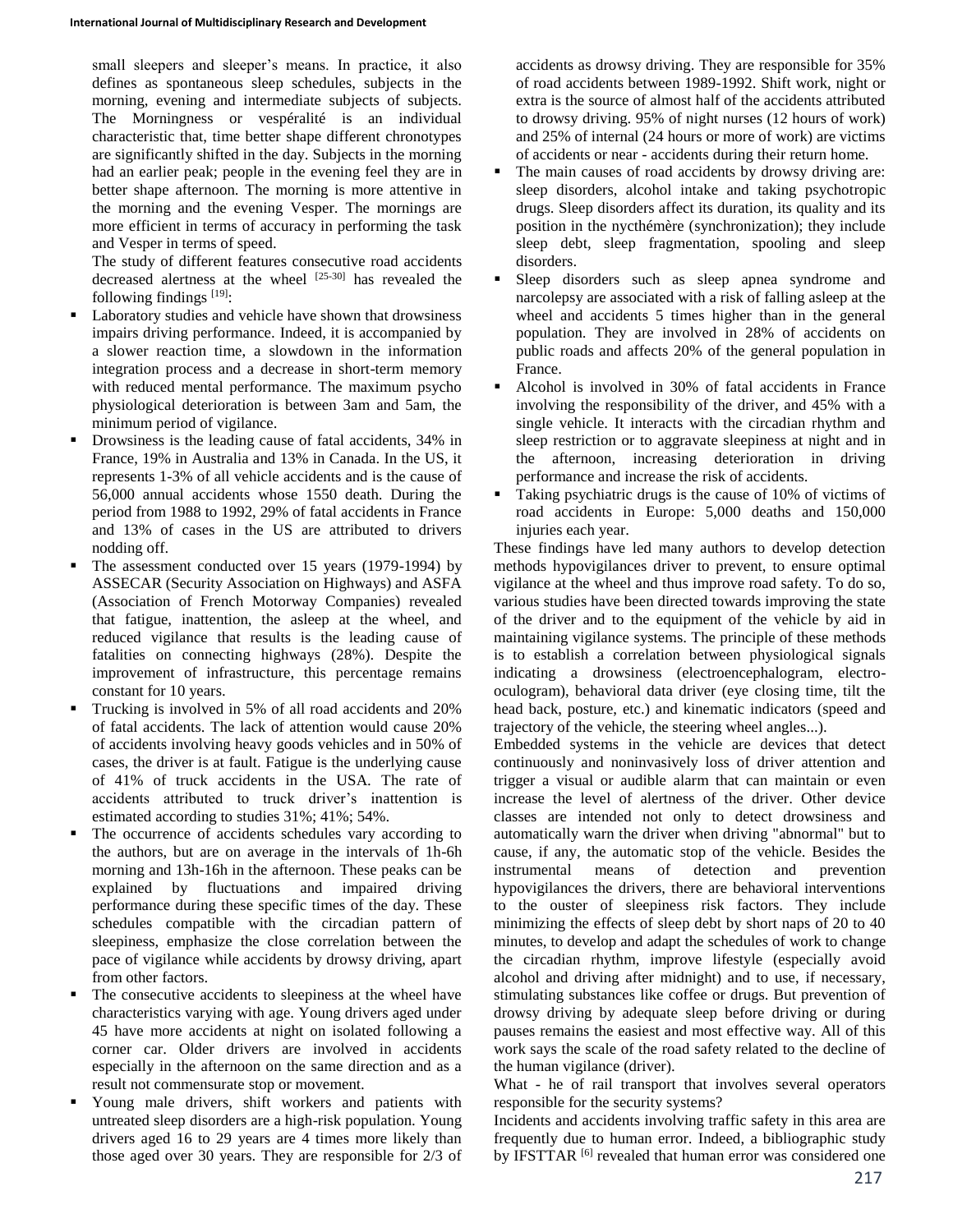cause of 270 accidents in 1283 with 113 collisions and 67 derailments. It is the same 103 derailments per year on average from 1971 to 1975, 72 in 1987, 64 in 1988, 28 in 1989 and 43 in 1990. It is still the case for the number of signal crossings with engagement of the protected point (25 in 1992 and 36 in 1993). SNCF said that human error is the cause of 64% of rail accidents. Between 1985 and 1988, these accidents have been the basis of 144 dead and 239 wounded.

Human error due to a decrease in alertness has become a critical element in the reliability of man-machine system [31], [32-36] .

Human operators in the field of railway transport (CPC controllers, train drivers and maintenance workers) are subject to several constraints that have become more nervous (psychological and behavioral) and physical.

The mismatch of work schedules with schedules better shape and alertness peaks, imposes an extra effort to adapt to these times, increasing the workload and could affect the reliability of these operators. Thus, the problem of reliability in humanmachine systems is that of the compatibility between changes in the functional state of the operator and those of the job requirements.

We have shown that  $[6, 18, 19]$ :

- The driver fatigue may have originated in staggered hours services and the monotony due to prolonged inactivity or a lack of informative system. The hypovigilance monotonous period remains the key factor in loss of control and efficiency during driving test.
- The impact of circadian variability of functional status of the human operator on the reliability cannot be precisely evaluated without taking the exact measurement of the characteristics of the task (monotony, lack of interest), the level of its requirements and its variations, the place of the operator's activity in the system and the conditions in which this activity is taking place (noise, heat, etc.).
- Human error is often the inability of an operator is found to cope with an abnormal situation, whether the failure of a device or a set of unexpected circumstances: organizational change, process, environmental, or even impaired interpersonal and interdepartmental relationships. Human error is a symptom of a poor work organization, poor or inadequate training. By understanding and managing it can paradoxically become a safety element.
- Rather, poor equipment design, inadequate integration man-machine and inappropriate design of the Human-Machine Interfaces which are the main causes of railway accidents. The difficulty experienced by OH, during the performance of a task is all the more important that the system and the human-machine interface are not suited to the tasks which it is responsible.
- Automation can prevent operating errors, but it can in no way eliminate design errors or unexpected errors. In some critical situations of insecurity, OH can be a reliability factor, restoring the proper functioning of the system, sometimes by actions not covered by the operating safety regulation but related to his knowledge, his experience and know-how, then catching errors committed by the operator designer.
- Even if the presence of the OH is sometimes a cause of error, it remains indispensable. It remains the key element of the system, the most reliable agent and plays a key role in degraded situations. It will be even better than its role will be expected from the specification of requirements and that automation will focus on him.
- Need to integrate human factors from the requirements specification and from the design of the system to design systems that fit oh and not the opposite.

All these observations raise the magnitude of the problem of human error in the field of rail transport safety. Our contribution focuses mainly on the proposal of a conceptual model centered on the rights and security of rail transport.

## **4. Conceptual model of integration of chronobiology vigilance in the rail transport safety**

The improvement of human reliability in this area requires consideration of factors that may affect performance in nominal or degraded. The level of vigilance determines the performance and its alteration is a major source of accidents and incidents. The chronobiological approach is interesting to consider in the critical area of rail transport safety. We propose a novel methodological approach of application of chronobiology alertness to the field of railway safety. This approach, which is inspired including data and results from the analysis of accidents in the transport road, involves twelve steps (Figure 4)  $^{[19]}$ :

- 1. The collection of accident data from a database (feedback) and / or a prospective study using the knowledge collection techniques (questionnaire, interview, protocol analysis,...);
- 2. The establishment of the list of accidents due to human error;
- 3. The determination of the temporal distribution of these accidents (accidents pace) from their occurrence schedules;
- 4. The search for a correlation between the foreseeable schedule of drowsiness (rhythms of wakefulness) and accidents occurrence of peaks due to human error (rate of accidents);
- 5. The establishment of the list of causes of accidents related to human error;
- 6. The identification of different causes of drowsiness causing accidents;
- 7. The development of behavioral and instrumental means of detection and prevention of the human operator hypovigilances (OH);
- 8. The identification and selection of OH (maintenance staff or operating) to which the system is intended;
- 9. Determination of the OH circadian typology of sleep to determine their chronotype "morning" or "evening";
- 10. The search for their better performance schedules based on the criterion of "Morningness / vespéralité";
- 11. Analysis of the task entrusted to these OH;
- 12. The establishment of job profiles of different types of OH stressing the need for consistency between their work schedules with those of better performance.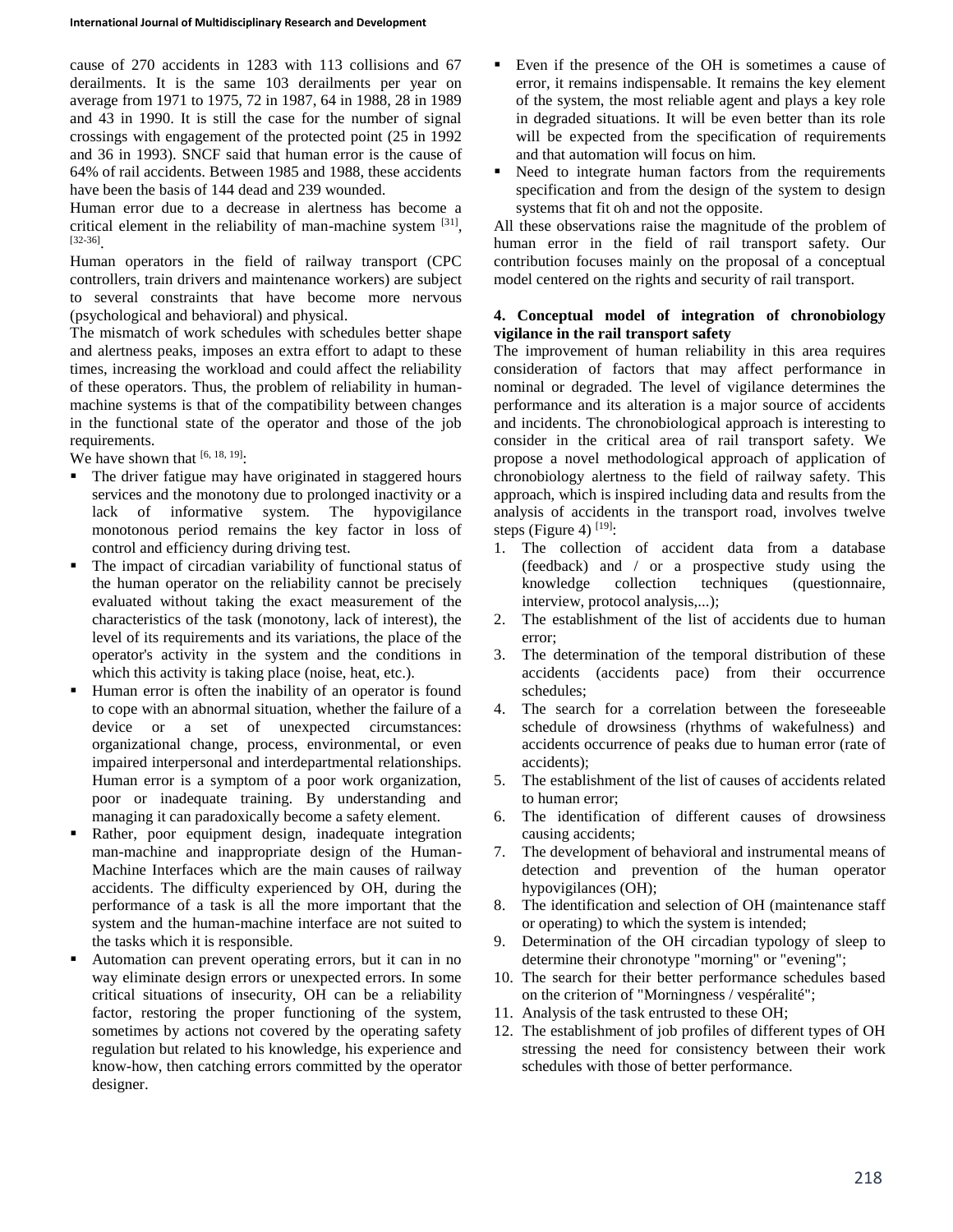

**Fig 4:** Methodological approach of integration of chronobiology vigilance in railway safety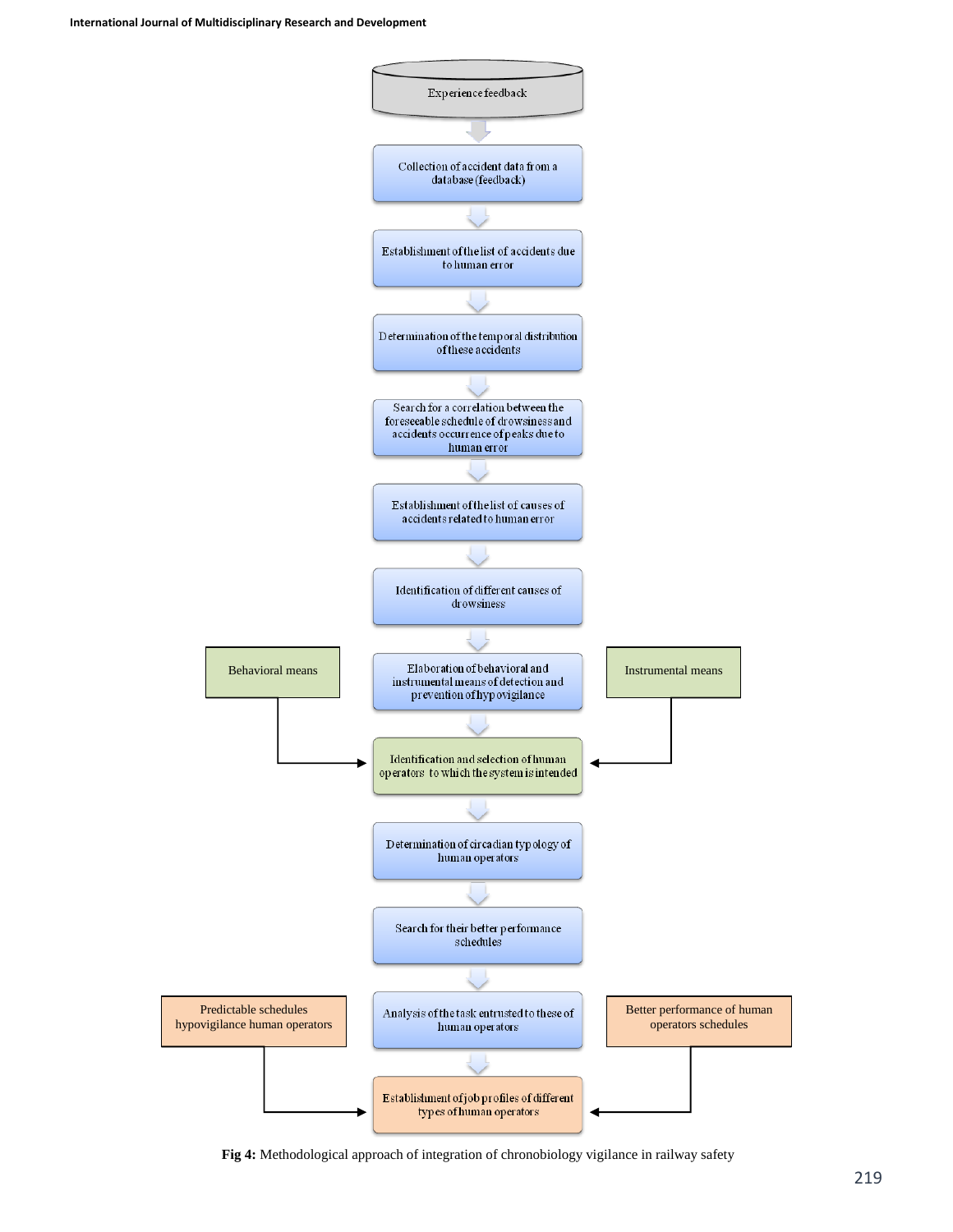### **5. Conclusions**

Despite some limitations including the collection phase and analysis of accident data from the feedback that deserves further reflection, this approach allows to structure the knowledge of chronobiology alertness. It provides a methodological framework for the analysis and assessment of drowsiness related rail safety. This new approach can be extended beyond the framework of rail transport, and could well be adapted to other areas where it requires absolute security and high levels of vigilance.

## **6. References**

- 1. Hadj Mabrouk H. Methods and tools to assist the acquisition, modeling, capitalization and assessment of the safety of transport. International Journal of Emerging Technology and Advanced Engineering, ISSN 2250- 2459, 2016; 6(8):1-11.
- 2. Neboit M. Erreur humaine et prévention: le point de vue de l'ergonome, L'erreur humaine : question de point de vue ? (Cambon De Lavette B. et Neboit M.), Ed Octarès, 1996, 23-35.
- 3. Embrey ED. Conception et mise en œuvre de programme visant à la réduction de l'erreur humaine dans l'industrie : considérations techniques, organisationnelles et culturelles, Facteurs humains de la fiabilité et de la sécurité des systèmes complexes (Neboit M. et Fadier E.) Ed INRS, 1991, 53-60.
- 4. De Terssac G, Chabaud C. Référentiel opératif commun et fiabilité, Les facteurs humains de la fiabilité dans les systèmes complexes », Ed. Octarès. 1990, 111-139.
- 5. HADJ-MABROUK H, MEJRI H, HARGUEM B, MRAD S. The integration of the human factors in the sociotechnical systems. Application to the railway transportation systems. First International Conference on Transportation and Logistics. Tunisia, 2015.
- 6. Hadj Mabrouk A, Hadj Mabrouk H. Approche d'intégration de l'erreur humaine dans le retour d'expérience. Application au domaine de la sécurité des transports ferroviaires, Ed Inrets/Lavoisier, janvier. 2003, 107.
- 7. Rasmussen J. The definition of Human Error and a Taxonomy for technical system design, New Technology and Human Error (Rasmussen J., Duncan K. and Leplat J.), Wiley John & sons, 1987, 23-30.
- 8. Reason J. L'erreur humaine, Presses Universitaires de France, 1990.
- 9. Norman DA. Design rules based on analuses of human error, communication of the ACM, 1983; 26(4):254-258.
- 10. Rouse WB, Rouse SH. Analysis and classification of human error, IEEE Transactions on systems, man and cybernetics, 1983; 13(3):539-549.
- 11. Nicolet, Carino, Wanner. Catastrophe ? Non merci ! ». La prévention des risques technologiques et humains, Collection Le Nouvel Ordre Economique, édition Masson, 1989.
- 12. Cellier JM. L'erreur humaine dans le travail, Les facteurs humains de la fiabilité dans les systèmes complexes (Leplat J. et De Terssac G.), Ed Octarès, 1990, 193-209
- 13. Leplat J. L'erreur humaine en question: Analyse cognitive, incidences psychopathologiques, Rev. de Méd. Psychosom. 1989; 20 :31-40.
- 14. Laprie JC. Guide de la sûreté de fonctionnement,

Cépaduès-Editions, 1995.

- 15. Villemeur A. Sûreté de Fonctionnement des Systèmes industriels, Collection de la Direction des Études et de Recherches d'EDF, Paris, Editions Eyrolles, 1988.
- 16. Reason J. L'erreur humaine, Presses Universitaires de France, 1990.
- 17. Hoc JM. Supervision et contrôle de processus : la cognition en situation dynamique, Presses Universitaires de Grenoble, 1996.
- 18. Hadj Mabrouk A. Chronobiologie de la vigilance et des performances appliquées au domaine des transports terrestres, Thèse de médecine, Fac de médecine de Sousse-Tunisie. 1999.
- 19. Hadj Mabrouk A, Hadj Mabrouk H, Dogui M. Sécurité ferroviaire et facteurs humains. Apport de la chronobiologie de la vigilance, Ed Inrets/Lavoisier, juillet 2001, 138.
- 20. Benoit O, Aguirre A. Homeostasic and circadian aspects of sleep regulation in young poor sleepers, Neurophysiol Clin. 1996, 26:40-50.
- 21. Caston J. Les rythmes; Psychophysiologie Tome II. Ed. ELLIPSE. 1993, 271-319.
- 22. Folkard S. Circadian performance rythms: some pratical and theoretical implications; Phil. Trans. R. Soc. Lond. 1990; 327:543-553
- 23. Horne J, Gibbons H. Effects on vigilance performance and sleepiness of alcohol given in the early afternoon (post lunch) vs. early evening, Ergonomics. 1991; 34(1):67-77
- 24. Strogatz SH. and al. Circadien pacemaker interferes with sleep onset at specific times each day: role in insomnia; Am J Physiol. 1987, 172-178.
- 25. Billard M. Médicaments psychotrope et vigilance, Facteurs de dégradation de la vigilance et insécurité routière, Journée spécilisée INRETS, 2000.
- 26. Huntley M, Centybear T. Alcohol, sleep deprivation and driving speed effects upon control use during driving, Hum Factors. 1974; 16:19-28.
- 27. Taillard J, Mouret J. La vigilance et ses variations. Le maintien de la vigilance dans les transports. Sous la direction de M. Vallet, Edition Paradigme. 1991, 31-40.
- 28. Lemoine P. Le mésusage des psychotropes au volant, Vigilance et transports, aspects fondamentaux, dégradation et prévention, Sous la direction de M. Vallet et S. Khardi, Presses Universitaires de Lyon, 1995, 111- 119
- 29. Lagarde D. *et al*. Conséquences d'une perturbation du rythme veille / sommeil, Facteurs de dégradation de la vigilance et insécurité routière, Journée spécilisée INRETS, 2000.
- 30. Lundberg C. *et al*. Impairments of some cognitive functions are common in crash-involved older drivers. Accid Anal Prev, 1998; 30(3):371-7.
- 31. Fernandez G, Clot Y. Rôle collectif de travail dans la sécurité des circulations à la SNCF: le cas d'un dépôt de banlieue en région parisienne; Revue Générale des Chemins de Fer, Éditions Elsevier, Paris, décembre. 2000, 69-76.
- 32. Macaire JP, Fayard C. Le maintien de la fiabilité humaine des conducteurs de train ; un groupe de prévention pluridisciplinaire ; Vigilance et transports, aspects fondamentaux, dégradation et prévention; Sous la